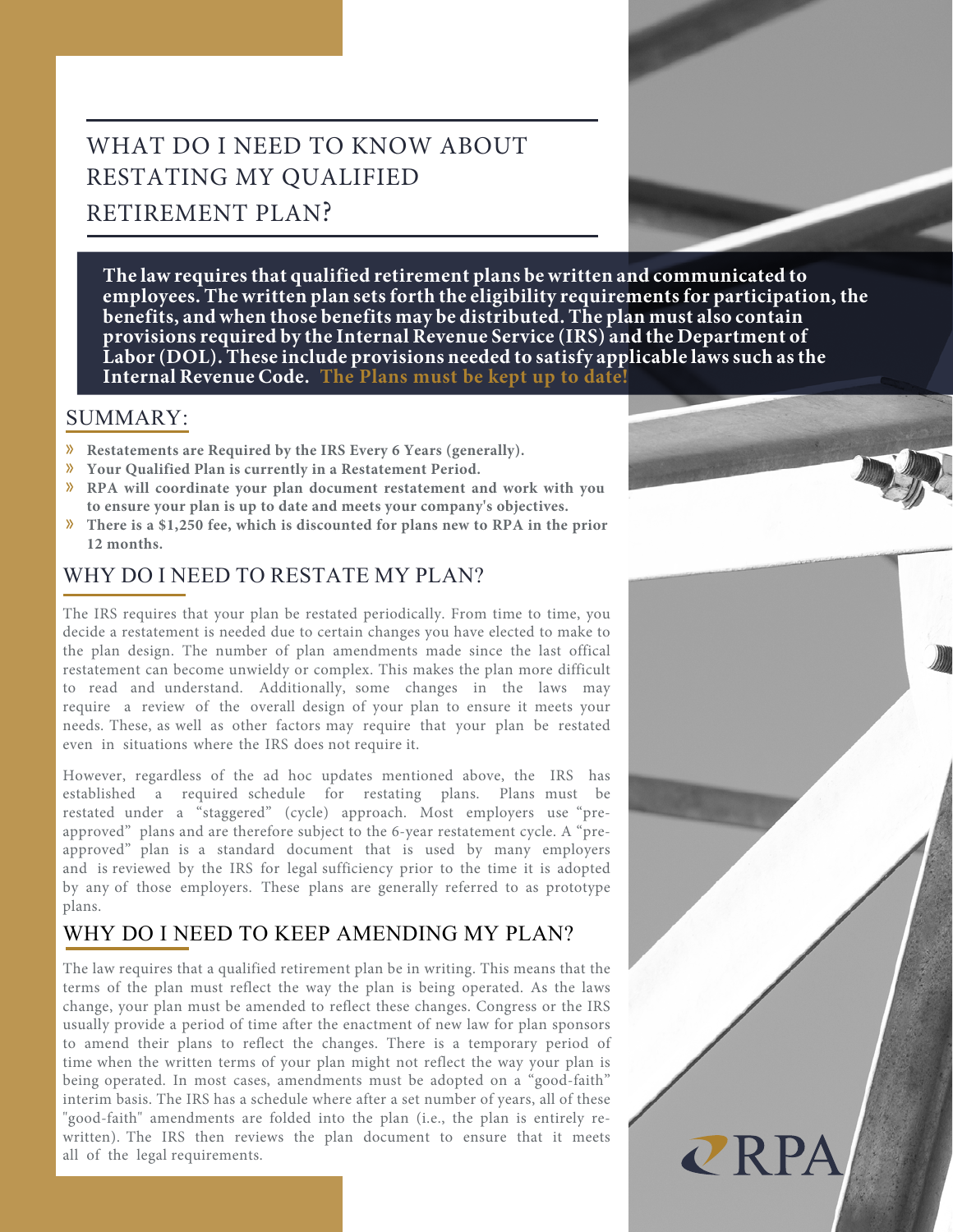### WHY DO THE LAWS CONTINUALLY CHANGE?

Polls have indicated that retirement income security is second only to healthcare as the leading concern among Americans, particularly those who are at or near retirement age. Congress recognizes that, for many individuals, the most effective means of achieving adequate retirement savings is through a retirement plan where they work. Tax incentives for employers to sponsor retirement plans are the primary way that Congress has promoted retirement savings. But the tax laws require that plan provisions be fair and not favor the higher paid employees over the rank-and-file employees. In addition, federal labor laws ensure that retirement plan assets are protected from fraud and abuse.

We therefore have extensive laws with multiple regulatory agencies responsible for interpreting and administering these laws. There are differing views in Congress regarding the use of tax incentives to encourage the establishment of retirement plans. At one extreme is the philosophy that employees should be responsible for saving on their own and there should be no tax incentives. The other end of the political spectrum is the belief that employers should be forced to provide retirement plans for their employees. The laws never reach either of these extreme positions, but there are fluctuations based on the political environment. Other factors result in Congressional action, such as changes in the age of our population, corporate scandals, the 3 federal deficit, and even technology. Frequent changes to the laws are inevitable.

#### WHEN DO I NEED TO RESTATE MY PLAN?

The IRS, in order to even out its workload, established a schedule for restating plans. Plans must be restated under a "staggered" (cycle) approach. Most employers will need to restate their plans every 6 years. The last 6-year restatement cycle for defined contribution plans ended on April 30, 2016. Plans will need to be restated again no later than the next restatement deadline, which is July 31, 2022. Employers would then need to restate their plans again in another six years, and so on.

#### WHAT HAPPENS IF I DO NOT RESTATE TIMELY?

The IRS can disqualify your plan if you fail to meet the deadline for amending or restating your plan. All of the tax benefits are lost – contributions might not be deductible and employees cannot defer taxes on contributions and earnings. This is why amending or restating your plan on a timely basis is critical.

The IRS does not have the resources to audit every plan. In order to encourage voluntary compliance when errors are found, the IRS established a correction program that reduces the 10 drastic consequences of plan disqualification. If you miss the deadline for amending or restating your plan, then the error can be corrected by using this voluntary correction program. The sanction for using this program is significantly less than the sanction you pay if the IRS first discovers the error upon audit.

**Qualified Plan Documents must be in in writing and must be amended to be in compliance with ever-changing laws and regulations.**

**RPA will work with you to ensure your plan document is restated timely before the IRS deadline.**